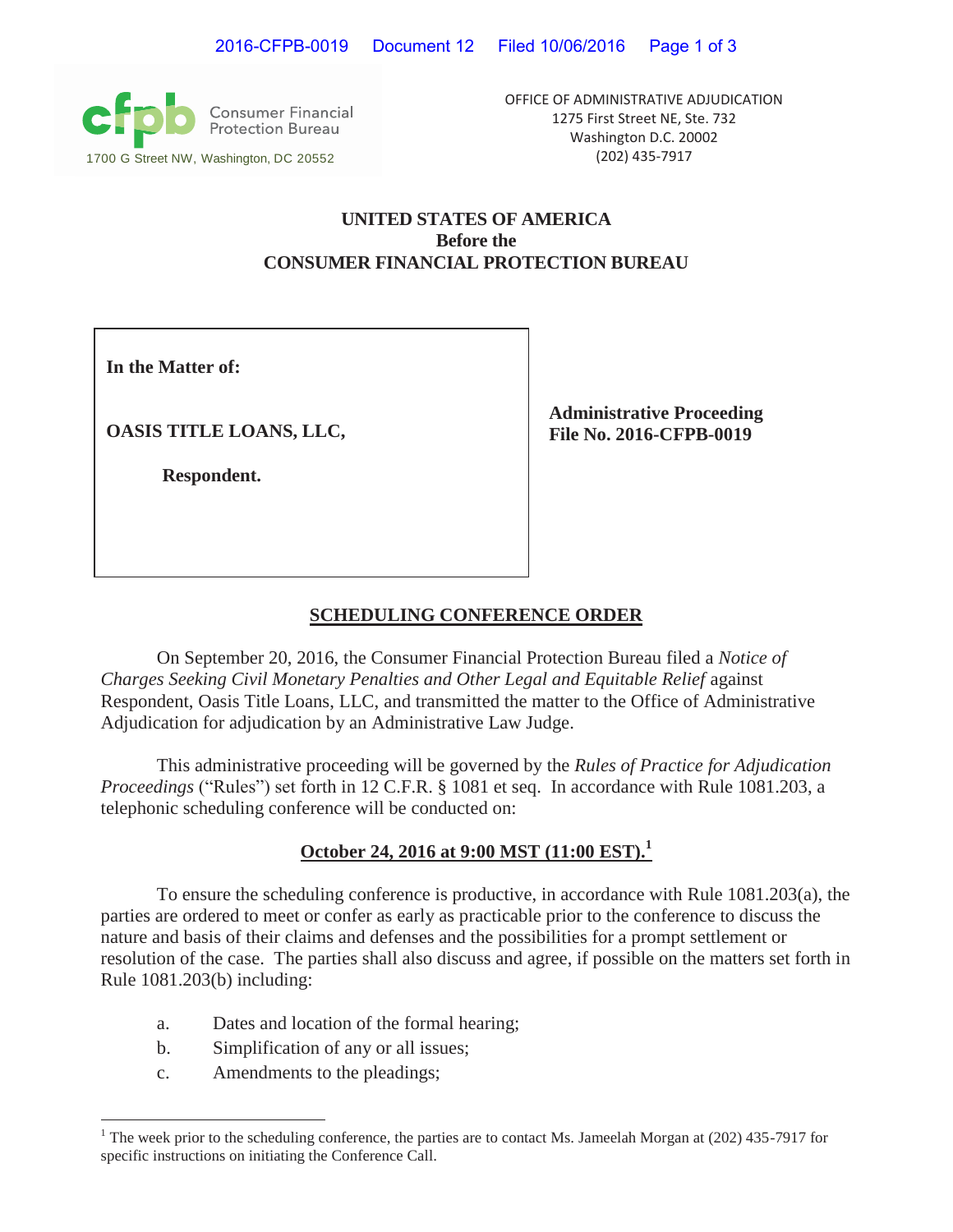- d. Settlement of any issues;
- e. A discovery schedule;
- f. Whether the parties intend to move for summary disposition of any or all issues;
- g. Whether the parties intend to depose witnesses pursuant to Rule 1081.209;
- h. A schedule for the exchange of expert reports and taking of expert depositions; and
- i. Other matters that may assist in the orderly disposition of the proceeding.

The parties are to use the attached *Scheduling Conference Checklist* to assist them in preparing for the Conference.

Parties are advised to review Rule 1081.120 pertaining to settlement procedures. Pursuant to Rule 1081.120, parties may propose an offer of settlement at any time in an adjudication proceeding. In the event the parties reach a settlement, they are to advise the Office of Administrative Adjudication immediately.

Any administrative questions regarding this *Order* are to be directed to Ms. Jameelah Morgan, Office of Administrative Adjudication, Operations Analyst, at (202) 435-7917.

#### **SO ORDERED.**

 $\bigvee$  -04'00' Christine Kirby Kirby Date: 2016.10.06 13:21:55 Digitally signed by Christine -04'00'

**HON. CHRISTINE L. KIRBY Administrative Law Judge Consumer Financial Protection Bureau** 

Signed and dated on this  $6<sup>th</sup>$  day of October 2016 at Washington, D.C.